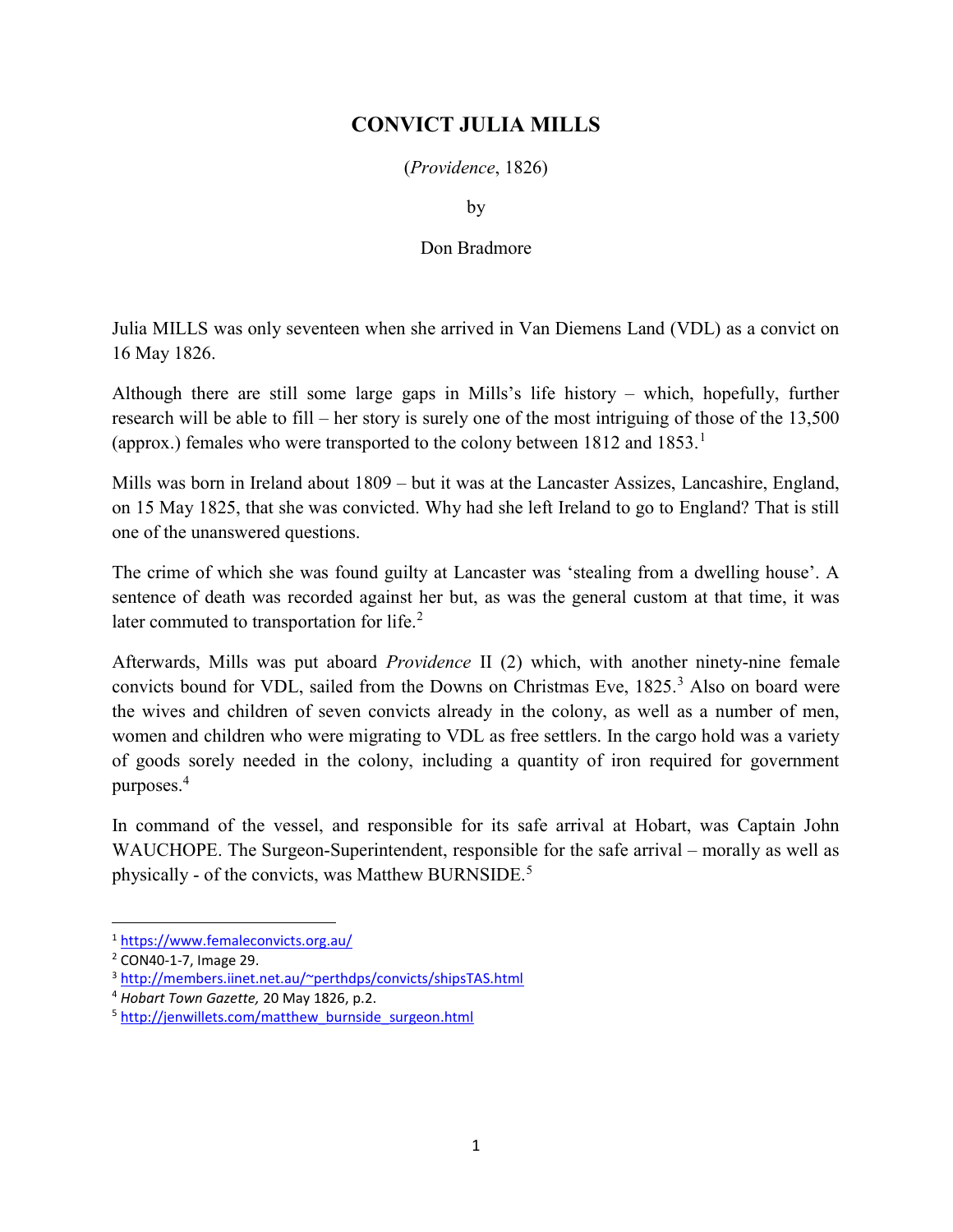The arrival of Providence at Hobart Town was greeted with considerable excitement. The Colonial Times and Tasmanian Advertiser reported that, while most of the female convicts on board had been selected from London prisons, the majority were:

… young women … of a very superior class to those which have been recently sent… We wish them much happiness! When we consider the great disproportion that exists between the numbers of the two sexes in this Colony, which is said to be ten to one female, perhaps not a more desirable consignment could be made to this Colony than a cargo of the fair sex  $\ldots$ <sup>6</sup>

On 20 May 1826, a Government Notice published in the Hobart Town Gazette advised readers that 'such Persons as may be desirous to obtain Servants are requested to apply forthwith, by Letter, to the Principal Superintendent.<sup>7</sup> A week later, the same paper reported that 'half the women by the *Providence* have been assigned to settlers ... They appear in general a healthy and useful class.'<sup>8</sup>

However, the *Hobart Town Gazette* was apparently unaware that things were not all they appeared to be.

To begin with, quite a number of the convict women were far from being of 'a very superior class'. Some of them had been very troublesome indeed, both in gaol before being shipped out to VDL and on the voyage itself. In his report to the Admiralty, Surgeon-Superintendent Burnside had been scathing in his remarks about several. For instance, of convict Julia MULLINS, he wrote:

She is a notorious strumpet and a dangerous girl. The trouble which she gave me is immeasurable. Repeatedly I have been obliged to put her into irons and confined her in the Coal-Hold. Hard labour or solitary confinement ought to be assigned to her.<sup>9</sup>

Of convict Jane McDONALD, he wrote:

Was rather given to plunder by night and at all times studious to promote discord among her fellow prisoners with intention to incite tumult …

And of convict Ann CLANCEY, he wrote:

 $\overline{a}$ 

<sup>6</sup> Colonial Times and Tasmanian Advertiser, 19 May 1826, p.2.

<sup>&</sup>lt;sup>7</sup> Hobart Town Gazette, 20 May 1826, p.3.

<sup>8</sup> Hobart Town Gazette, 27 May 1826, p.2.

<sup>&</sup>lt;sup>9</sup> See Tardif, P. (1990). Notorious Strumpets and Dangerous Girls. Sydney: Angus and Robertson for brief biographies of all women transported to VDL, 1803-1829 including Julia Mullins and Jane McDonald, Ann Clancey.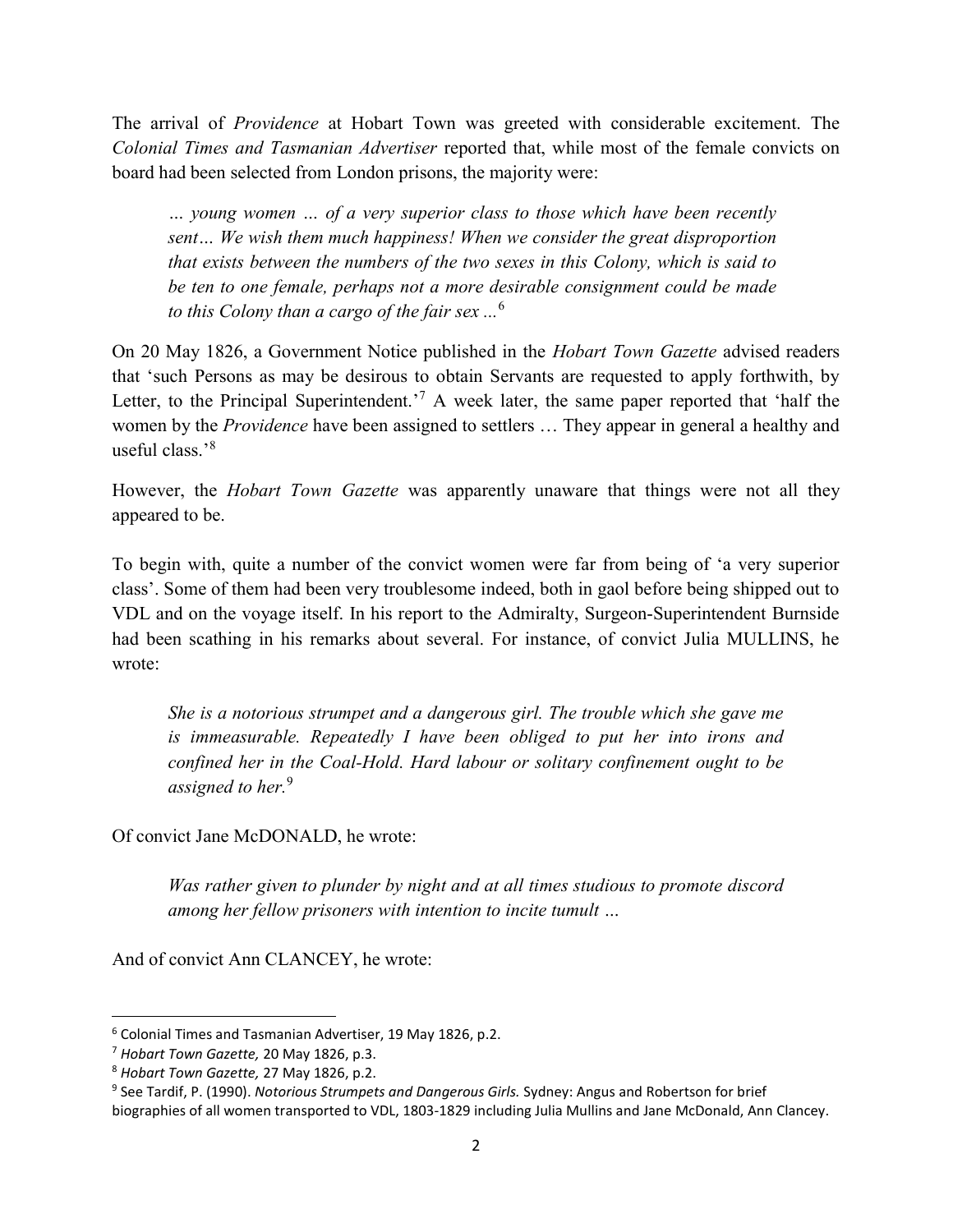… she is truly notoriously bad; seldom is never without fighting by day or night with one or other of her fellow prisoners. Had her twice imprisoned in the Coal-Hold with both legs in irons for threatening expressions and most disgusting language unbecoming woman-kind, and in my opinion I quite believe her to be capable of committing the worst of crimes.

There were more reports in this vein. However, the majority of the convict women received very favourable reports from Burnside. For instance, Mary WARREN had 'conducted herself with credit. Never at any time incurred my displeasure or the ill-word of any of her fellow prisoners.' Lucy TIBBETTS had 'conducted herself very properly. Of a quiet disposition, never having once had occasion to find fault with her.' And Elizabeth STENSON had 'conducted herself in a proper manner highly creditable to her youth, among so many given up to all vice.<sup>'10</sup>

Of Julia Mills, in whom (it was to emerge later) Burnside had taken a special interest during the voyage, he was equally commendatory - if somewhat ambiguous! He had found her to be:

'Mild and tractable. Conducted herself with becoming decency. Is a girl of superior feeling to most on board. Has preserved a gentle uniform temper during the passage, and only associated with two or three of the prisoners whose actions were a moral recommendation to her. Her conduct deserves great approbation.  $i<sup>11</sup>$ 

What soon became known, however, was that it was more than special interest that Surgeon-Superintendent Burnside had taken in Mills. He had not only cohabited with her during the entire voyage but he had also frequently lured others into his cabin to drink with them.<sup>12</sup>

According to historian Joy Damousi, details of Burnside's scurrilous behavior were soon brought to the attention of the Lieutenant-Governor of the colony, George ARTHUR, and Burnside's conduct on *Providence* was to become the subject of an official enquiry which was ultimately to cost him his job, his pay and his reputation. The enquiry also found that Wauchope, the master of the vessel, had 'in no way exerted himself in an earnest manner to prevent the improprieties'.

Expressing his alarm at these findings and declaring that Burnside had proven himself to be 'most unworthy of the trust reposed in him', Arthur relayed the information to the New South Wales Governor, Sir Ralph DARLING who, on 26 July, 1826, wrote to the Commissioners of the Navy in England:

 <sup>10</sup> Tardif, P. (1990).

<sup>11</sup> Tardif, P. (1990).

<sup>&</sup>lt;sup>12</sup> Damousi, J. (1997). Depraved and Disorderly. Melbourne: Cambridge University Press. See also Tardif, P. (1990), Frances, R. (2007). Selling Sex. Sydney: UNSW Press; Stone, G. (2009). Beautiful Bodies. Melbourne: Pan Macmillan.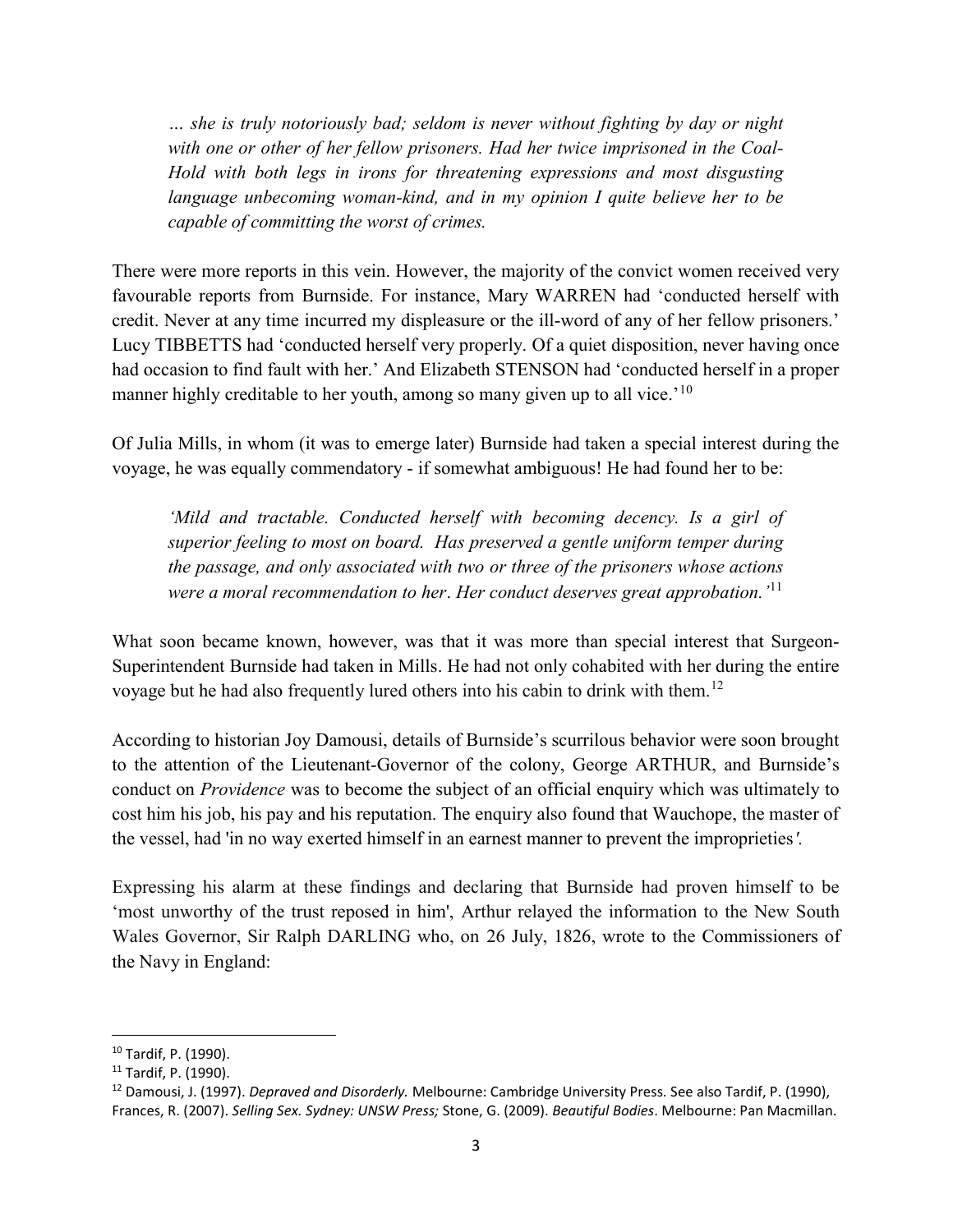Gentlemen, I have the honor to transmit, for Your information, the Report, which the Quarter Master of the 57th Regiment has made of the highly improper and indecorous conduct of Mr. Burnside, Surgeon Superintendent of the Female Convict Ship the Providence, on his arrival here from Van Dieman's Land. I have been informed by the Lieutenant Governor of that Colony that the Behaviour of Mr. Burnside on the Passage out was so extremely unbecoming his character, as a Married Man and inconsistent with his duty, that he had felt himself called on to represent it to You.<sup>13</sup>

Burnside was banned from further transport service immediately. This was not the outcome that Burnside would have expected when appointed to the Providence less than twelve months earlier.

Still in his early thirties, he had been included in the Navy List of Medical Officers since 1814. He had served as surgeon aboard the convict ship Regulus to Canada prior to his appointment to Providence and the medical journals he kept aboard both vessels clearly show him to have been a skilful and caring doctor. Nevertheless, he now had no choice but to return to England. There, despite some serious financial difficulties that he suffered between 1846 and 1862, he and his wife raised eleven children. Although he was still on the list of Surgeons of the Royal Navy who were fit for service in 1841, he never recovered his former standing. In the 1861 census, his occupation was given as Half Pay Officer of the Royal Navy. He died on 7th July 1869 at the age of seventy-four.<sup>14</sup>

Julia Mills seems not to have been censured in any way for her part in the *Providence* affair. Described upon arrival as being five feet and two inches (152.4cms) tall, with brown hair and dark grey eyes, she was a nursery maid and house servant by trade. She was appropriated immediately to a Mr. HAYES.<sup>15</sup>

After that, all that is known with certainty about Mills is that her behavior in VDL was exemplary. Not a single offence was recorded against her in the colony. In 1831, she was given a ticket-of-leave. In 1836, she received a conditional pardon. In 1840, she was granted a free pardon.<sup>16</sup>

Before this, on 15 September 1829 at St. David's Church, Hobart, Mills had married a man

 $\overline{a}$ 

<sup>16</sup> CON40-1-7, Image 29; ToL: The Independent (Launceston), 6 August 1831, Hobart Town Gazette, 7 February 1840. p.4; CP: Bent's News and Tasmanian Three-Penny Register (Hobart), 1 October 1836, p.3.

<sup>13</sup> HRA., Series 1, vol., XII, p.451.

<sup>&</sup>lt;sup>14</sup> https://www.jenwilletts.com/convict\_ship\_providence\_1826.html

<sup>15</sup> CON40-1-7, Image 29. Hayes has been referred to by some researchers as a 'surgeon' – See

https://www.femaleconvicts.org.au/ - but this has not been verified. No record of a surgeon Hayes in VDL at that time has been found.